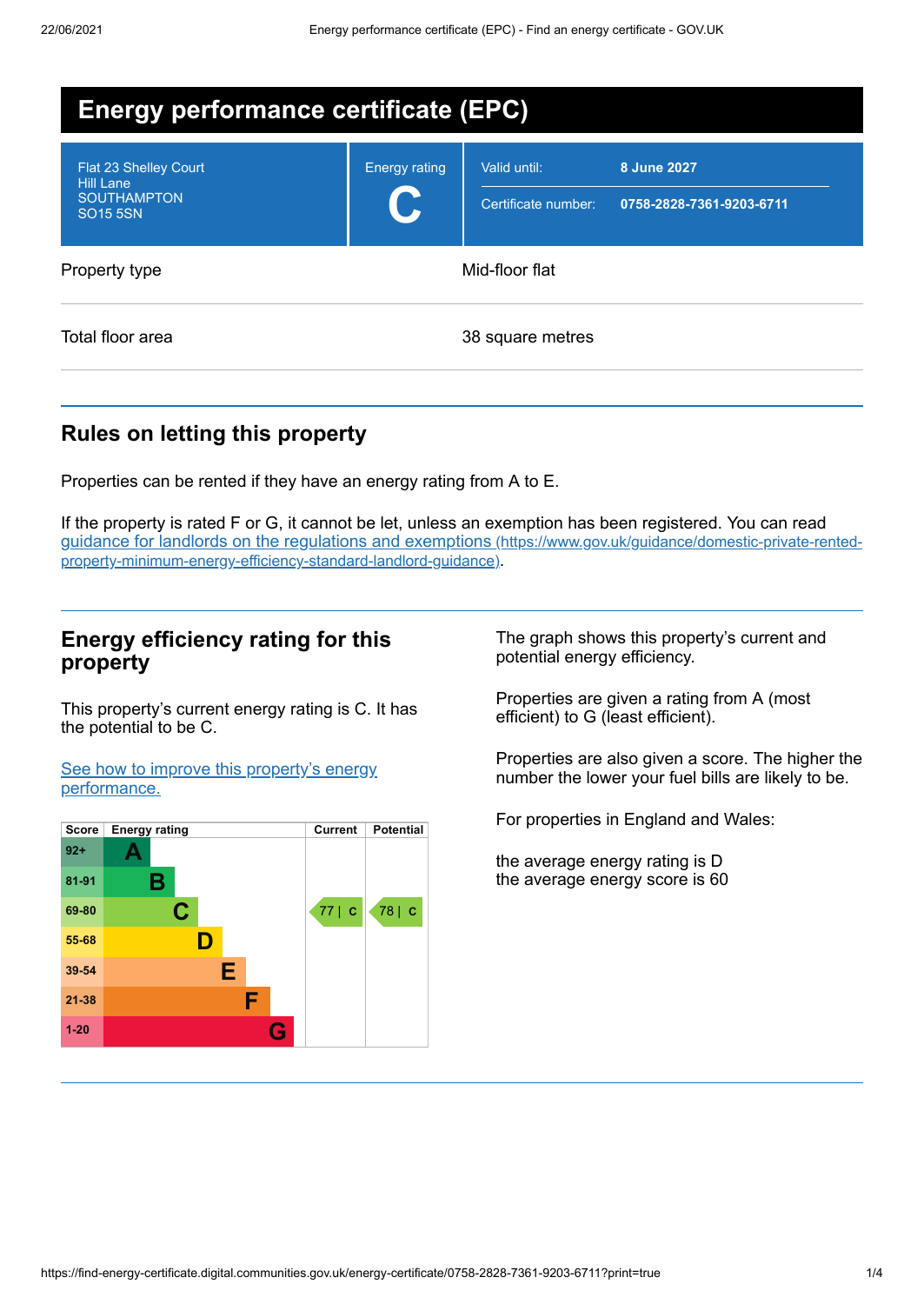# **Breakdown of property's energy performance**

This section shows the energy performance for features of this property. The assessment does not consider the condition of a feature and how well it is working.

Each feature is assessed as one of the following:

- very good (most efficient)
- good
- average
- poor
- very poor (least efficient)

When the description says "assumed", it means that the feature could not be inspected and an assumption has been made based on the property's age and type.

| <b>Feature</b>       | <b>Description</b>                          | Rating  |
|----------------------|---------------------------------------------|---------|
| Wall                 | Cavity wall, as built, insulated (assumed)  | Good    |
| Window               | Fully double glazed                         | Average |
| Main heating         | Electric storage heaters                    | Poor    |
| Main heating control | Manual charge control                       | Poor    |
| Hot water            | Electric immersion, off-peak                | Average |
| Lighting             | Low energy lighting in 40% of fixed outlets | Average |
| Roof                 | (another dwelling above)                    | N/A     |
| Floor                | (another dwelling below)                    | N/A     |
| Secondary heating    | Room heaters, electric                      | N/A     |

## **Primary energy use**

The primary energy use for this property per year is 253 kilowatt hours per square metre (kWh/m2).

### **Additional information**

Additional information about this property:

Dwelling may be exposed to wind-driven rain

<span id="page-1-0"></span>

| <b>Environmental impact of this</b><br>property<br>One of the biggest contributors to climate<br>change is carbon dioxide (CO2). The energy<br>used for heating, lighting and power in our<br>homes produces over a quarter of the UK's CO2<br>emissions. |                   | 1.6 tonnes of CO2<br>This property's potential<br>production<br>By making the recommended changes, you<br>could reduce this property's CO2 emissions by<br>0.0 tonnes per year. This will help to protect the<br>environment. |  |
|-----------------------------------------------------------------------------------------------------------------------------------------------------------------------------------------------------------------------------------------------------------|-------------------|-------------------------------------------------------------------------------------------------------------------------------------------------------------------------------------------------------------------------------|--|
|                                                                                                                                                                                                                                                           |                   |                                                                                                                                                                                                                               |  |
| This property produces                                                                                                                                                                                                                                    | 1.6 tonnes of CO2 |                                                                                                                                                                                                                               |  |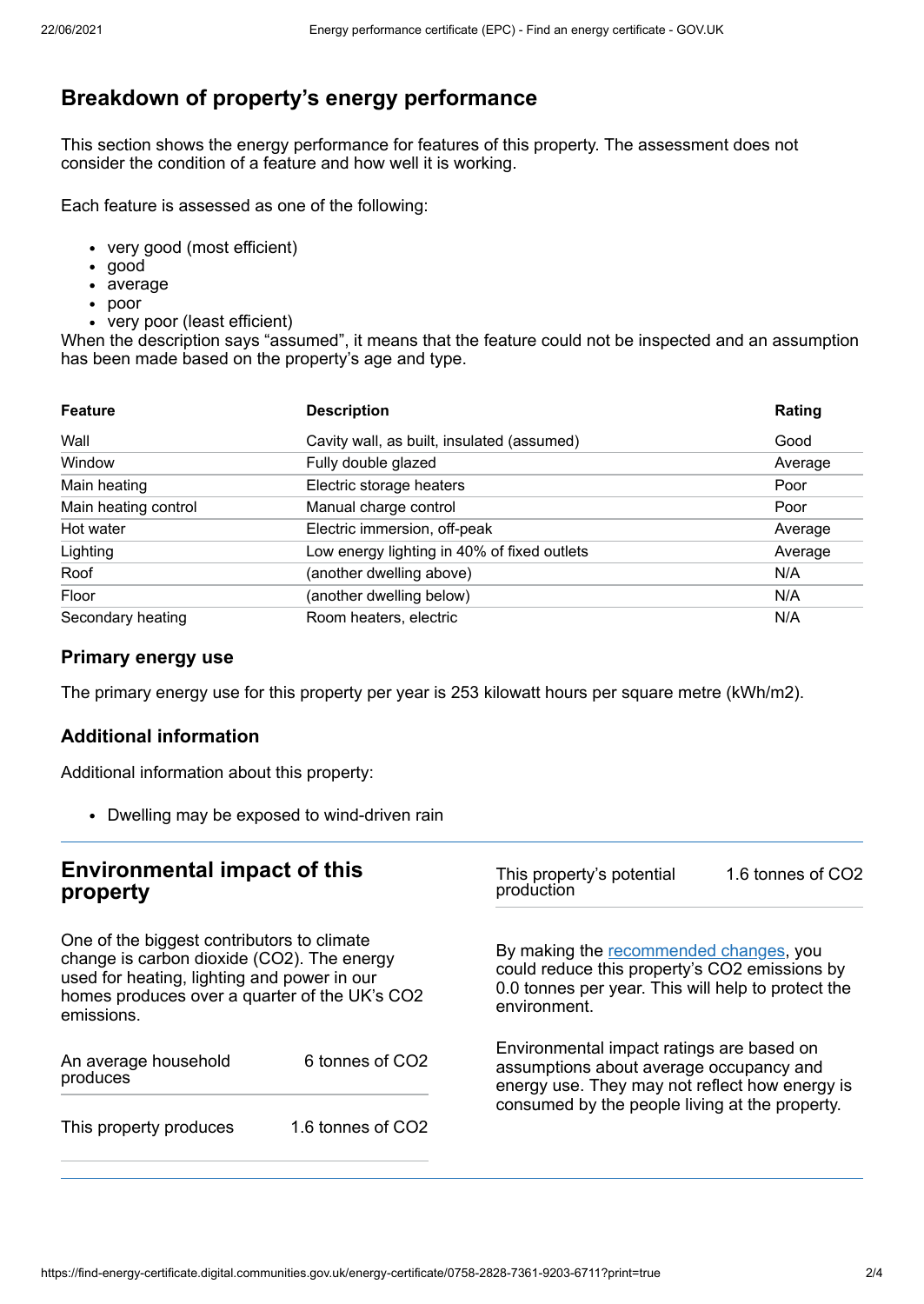## **How to improve this property's energy performance**

Making any of the recommended changes will improve this property's energy efficiency.

If you make all of the recommended changes, this will improve the property's energy rating and score from C (77) to C (78).

| <b>Recommendation</b>  | <b>Typical installation cost</b> | <b>Typical yearly saving</b> |
|------------------------|----------------------------------|------------------------------|
| 1. Low energy lighting | £15                              | £16                          |

#### **Paying for energy improvements**

Find energy grants and ways to save energy in your home. [\(https://www.gov.uk/improve-energy-efficiency\)](https://www.gov.uk/improve-energy-efficiency)

## **Estimated energy use and potential savings**

| Estimated yearly energy<br>cost for this property | £324 |
|---------------------------------------------------|------|
| Potential saving                                  | £16  |

The estimated cost shows how much the average household would spend in this property for heating, lighting and hot water. It is not based on how energy is used by the people living at the property.

The estimated saving is based on making all of the [recommendations](#page-1-0) in how to improve this property's energy performance.

For advice on how to reduce your energy bills visit Simple Energy Advice [\(https://www.simpleenergyadvice.org.uk/\)](https://www.simpleenergyadvice.org.uk/).

#### **Heating use in this property**

Heating a property usually makes up the majority of energy costs.

## **Estimated energy used to heat this property** Space heating 1347 kWh per year

| Space neaung  | 1347 KVVII DEI VEAI |
|---------------|---------------------|
| Water heating | 1478 kWh per year   |

#### **Potential energy savings by installing insulation**

The assessor did not find any opportunities to save energy by installing insulation in this property.

You might be able to receive Renewable Heat Incentive payments [\(https://www.gov.uk/domestic](https://www.gov.uk/domestic-renewable-heat-incentive)renewable-heat-incentive). This will help to reduce carbon emissions by replacing your existing heating system with one that generates renewable heat. The estimated energy required for space and water heating will form the basis of the payments.